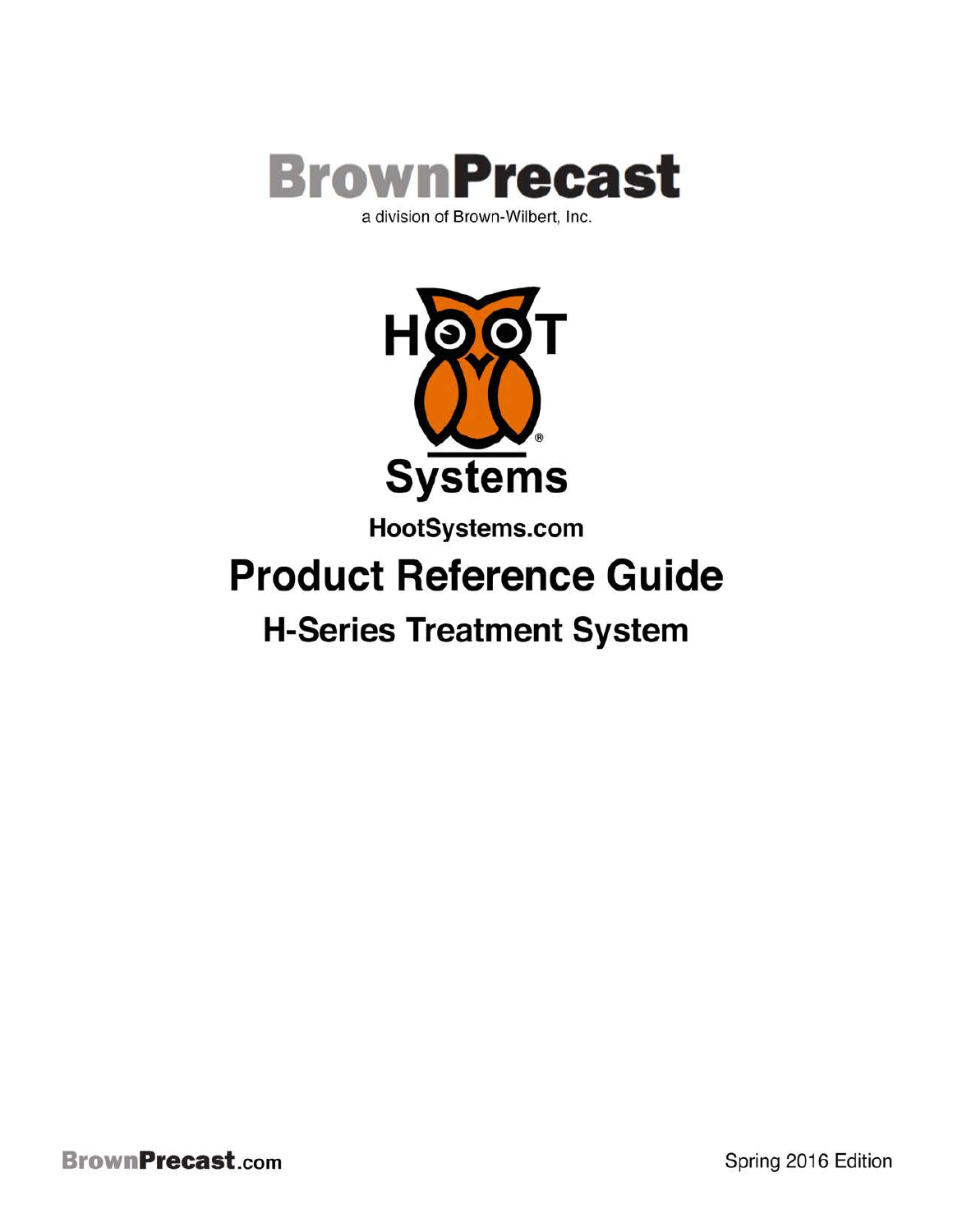

#### **Size:** 600 GPD

#### **When to use the H-Series:**

- There is high groundwater or shallow bedrock
- There is not enough land available for a traditional septic system  $\blacksquare$

# **System Performance:**

- 98% Reduction of  $\text{CBOD}_5$  *(Carbonaceous Biochemical Oxygen Demand)* 99% Reduction of TSS
- *(Total Suspended Solids)*
- 99% Conversion of Ammonia (NH<sub>3</sub>) to Nitrate
- Fecal coliform bacteria  $<$  1,000 cfu/100mL without disinfection

A higher quality effluent is needed

Soil conditions are not right for drainfields

- Fecal coliform bacteria  $<$  200 cfu/100mL with disinfection
- Up to a 20-40% drainfield size reduction
	- Treatment Level A with Ultraviolet (UV)
	- Treatment Level B without Ultraviolet (UV)

# **Minnesota Soil Credits:**

**Level B** = 1 Foot of Soil Separation Credit

- From 3 feet to 18 inches
- Without need for disinfection
- 20 to 40% footprint reduction (soil dependent)
- **Level A** = 2 Foot of Soil Separation Credit
- From 17 inches to 12 inches
- Requires UV disinfection
- 20 to 40% footprint reduction (soil dependent)

For more information on drainfield sizing see MN Rules: 7080.2150, 7080.2210, and/or 7080.2350 for a starting reference.

#### **High performance, low cost, and an energy efficient treatment system**

The H-Series Treatment System provides high performance at a price comparable to most entry level Aerobic Treatment Units (ATUs). Producing effluent of less than 3 mg/L on CBOD<sub>5</sub> and 2 mg/L on TSS, it far exceeds the secondary standards of 25 mg/L on CBOD<sub>5</sub> and 30 mg/L on TSS. With these results, Minnesota allows reduction in the size of disposal areas in the range of 20-40% based on soil conditions. In addition, our standard system gets a 1-foot drainfield reduction and the Hoot System with UV gets a 2-foot credit lowering and, in some cases, eliminating drainfield mounds.

#### **Simple installation, reliable performance, and a low cost of ownership**

This level of performance is enhanced by its simple installation, energy efficient performance and low cost long term maintenance and ownership. The Hoot System is constructed from over 5,000 PSI strength concrete and the components are meticulously assembled at Brown Precast's manufacturing facilities, rather than in the field, to ensure reliable performance with local support.

# **Energy efficient and environment protection**

The H-Series features an energy efficient linear compressor that uses less power than an average light bulb. Its polyethylene clarifier hopper is made out of recycled milk jugs. Choose Hoot, and you make a sensible decision to the protect the environment as you protect our planet's most precious resource, water.

#### **Made for any disposal application**

Advanced treatment systems have pumped discharge, and the H-Series allows you to choose your disposal application, form pumped lateral lines, leeching chambers, or other alternative drainfield materials such as drip irrigation.

# **Make the green choice for wastewater treatment and choose a Hoot System**

Visit **BrownPrecast**.com for more information.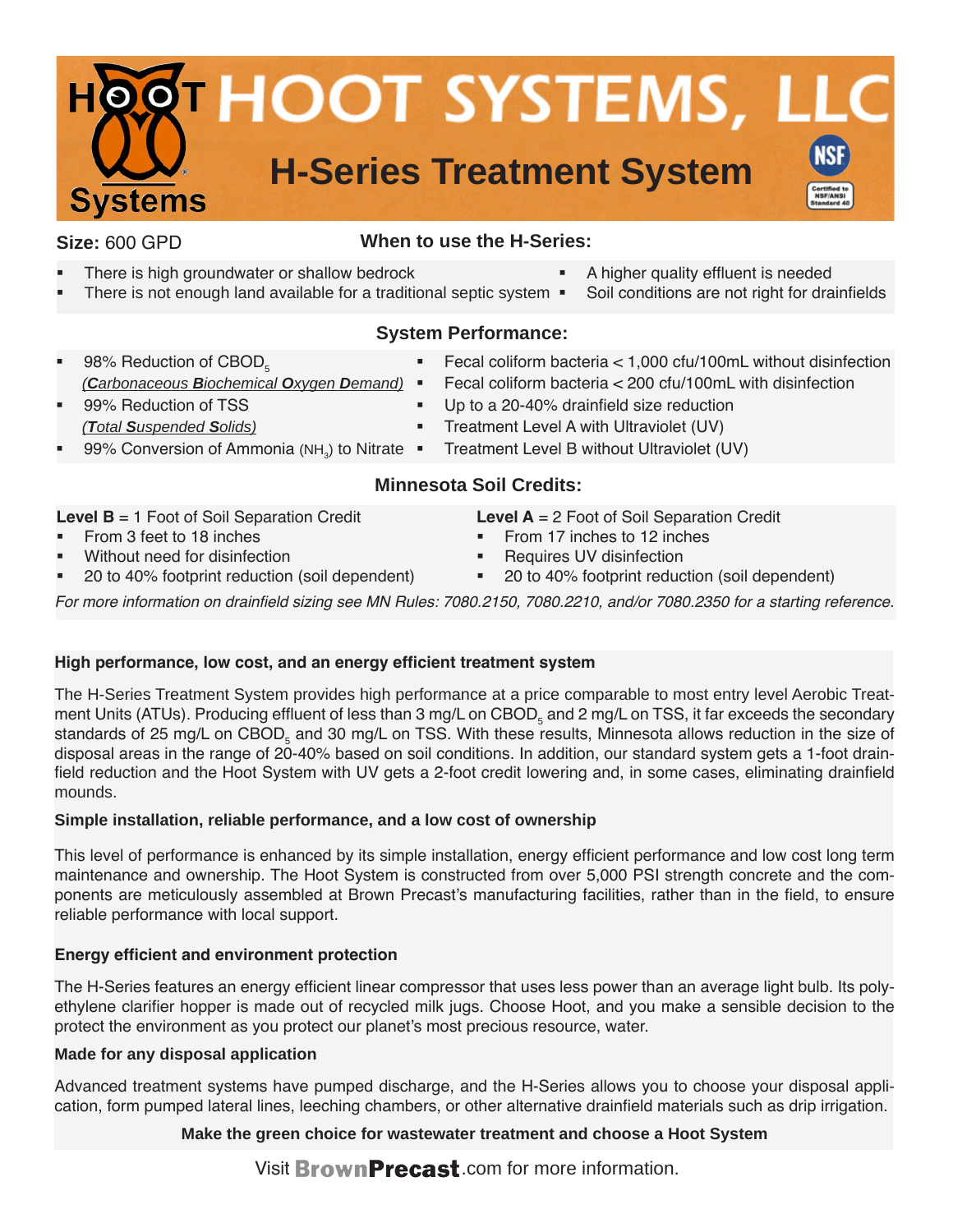

- 1. **Inlet:** where the wastewater enters the system from the home.
- 2. **Pretreatment Tank:** where anaerobic digestion occurs and storage for non-biodegradable materials.
- 3. **Aeration Chamber:** where air is introduced into the sewage for digestion.
- 4. **Clarifier:** a still chamber where solids settle out and the clear effluent rises.
- 5. **Pump Tank:** where the treated and disinfected effluent is stored prior to discharge.
- 6. **Effluent Pump:** how the treated water is discharged from the system.
- 7. **Discharge Line:** to the disposal method prescribed by law or chosen by installer.
- 8. **Sampling Port:** used by service personnel to inspect effluent quality.
- 9. **Probe:** turns the pump on and off based on water level.
- 10. **Pump Wire:** from pump to the control panel.
- 11. **HOOT System Controller:** operates and regulates the control of the system.
- 12. **Power Line (30 Amp):** independent breaker provided by homeowner, builder or qualified electrician, necessary for proper operation of the system.
- 13. **Troy Air Linear Air Blower:** long life, efficient linear blower which compresses atmospheric air and under pressure delivers it to the tank.
- 14. **Air Manifold:** delivers the air from the line to the aeration stones for diffusion into the sewage.
- 15. **Aeration line:** delivers the air from the pump to the manifold.
- 16. **High Water Probe:** turns the pump on also an alarm probe if pump fails to come on.
- 17. **Low Water Probe:** the off switch for the pump.
- 18. **Probe Ground:** generates the low level signal in the water which is sensed by probes.
- 19. **Aeration Stone:** air is finely diffused from the stone into the aeration chamber.
- 20. **15" Covers:** provide access to each component of the system. Are usually brought to grade level to meet local regulations and for serviceability.